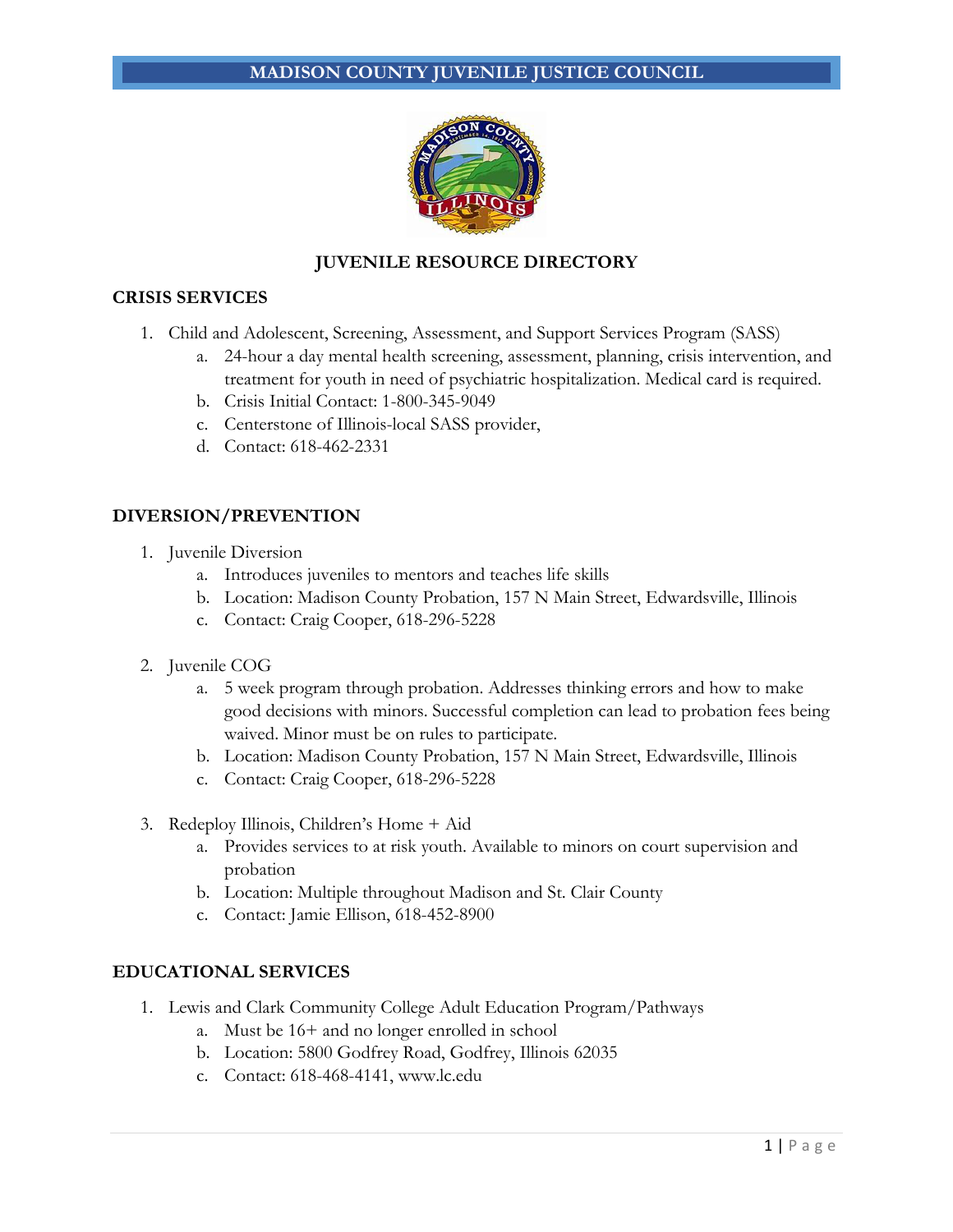# **MADISON COUNTY JUVENILE JUSTICE COUNCIL**

- 2. SOAR, Riverbend Family Ministries
	- a. SOAR-Students learning the Ongoing Approach to Resilience is designed to be a 10 session weekly psychoeducation group.
	- b. Location: 131 E Ferguson Ave, Wood River, Illinois
	- c. Contact: Jenny Langley, 618-251-9790
- 3. SWIC Adult Education Program
	- a. Location: 4950 Maryville Road, Granite City, IL 62040. Locations throughout Madison and St. Clair County.
	- b. Contact: 618-931-0600; www.swic.edu
- 4. TIPPS, Truancy Intervention Program for Parents and Students
	- a. Location: Madison County Regional Office of Education, 157 N Main Street, Suite 438, Edwardsville, Illinois
	- b. Contact: Tim Rhymer, 618-296-6455
- 5. YouthBuild
	- a. Helps students further their education and develop construction skills. Five week mandatory boot camp prior to participating in the program.
	- b. Location: 1798 Summit Ave., East St. Louis, Illinois 622005
	- c. Contact: 618-920-8344

# **HOMELESS, RUNAWAY, AND LOCK-OUT**

- 1. Children's Home + Aid-Youth Service Program
	- a. Program for youth, ages 14-23, who are homeless or at risk of being homeless.
	- b. Location: 2133 Johnson Road, Granite City, Illinois
	- c. Contact: Linda White, 618-452-8900 Ext. 140

# **JUVENILE SEX OFFENDER (JSO) TREATMENT**

- 1. Alternatives Counseling
	- a. Location: 88 South Main, Glen Carbon, Illinois 62034
	- b. Contact: 618-288-8085
- 2. Behavioral Health Services
	- a. Location: 9 Junction Dr. W Suite 3, Glen Carbon, Illinois 62034
	- b. Contact: 618-710-4123
- 3. Choices Counseling
	- a. Location: 197B E US Highway 40, Troy, Illinois 62294
	- b. Contact: 618-505-0784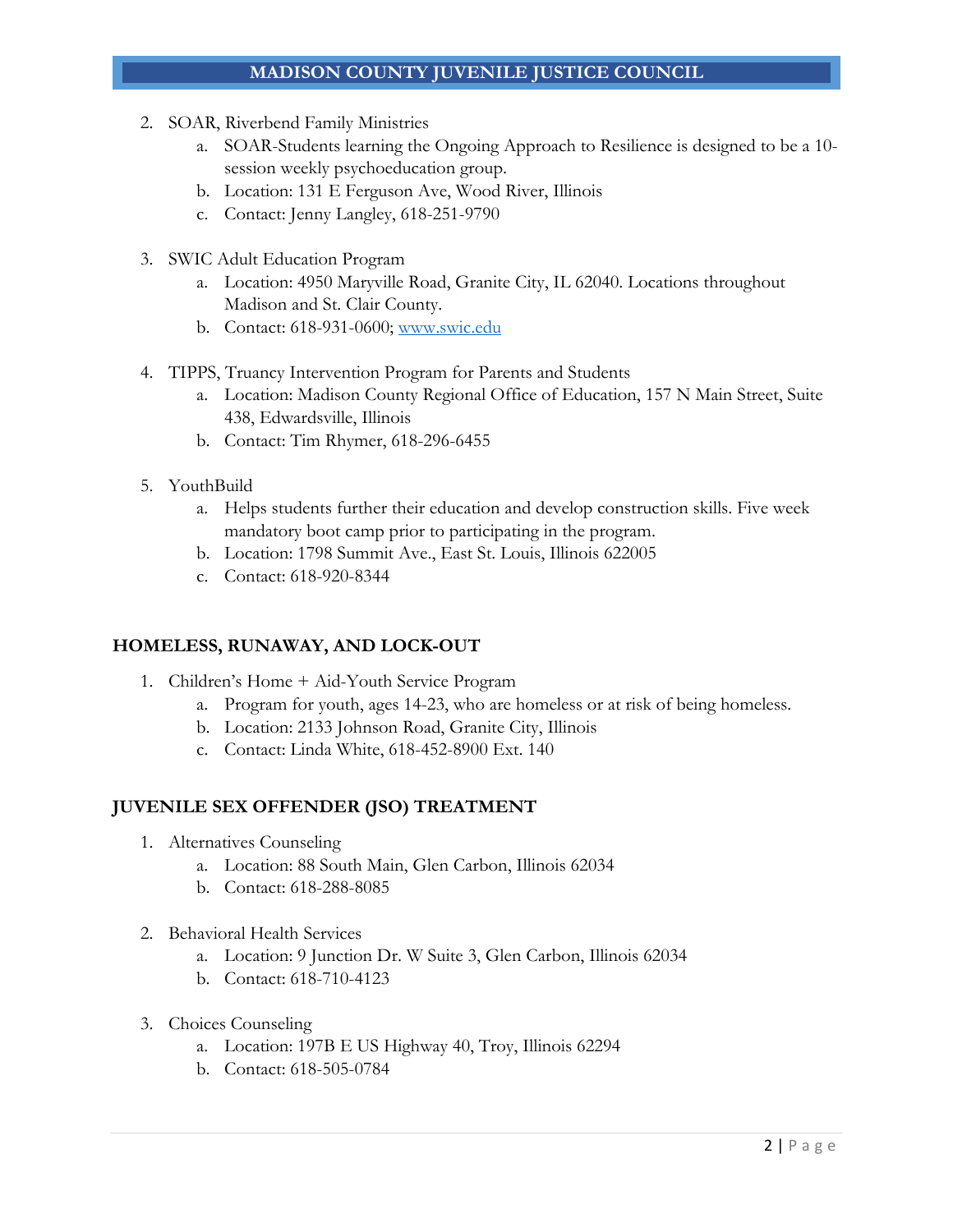- 4. Justine Livesay
	- a. Location: 850 Vandalia, Suite 200, Collinsville, Illinois 62234
	- b. Contact: 618-654-9295
- 5. Tyler Roy-Davis
	- a. Location: 208 W Pointe Dr. #B, Swansea, Illinois 62226
	- b. Contact: 618-207-9685

# **MENTAL HEALTH/ SUBSTANCE ABUSE**

- 1. Centerstone of Illinois
	- a. Youth mental health services, substance abuse treatment and counseling, and the FLOURISH and Youth and Family TREE Programs.
	- b. Location: 2615 Edwards Street, Alton, Illinois 62002
	- c. Contact: Taylor Marks, 618-462-2331
- 2. Chestnut Health Systems
	- a. Provides substance abuse evaluations and in-patient/out-patient treatment, the Mental Health Juvenile Justice Program, and referrals in juvenile courtroom
	- b. Location: 2148 Vadalabene Drive, Maryville, Illinois 62002
	- c. Contact: Jamie Martens, 618-462-0634
- 3. Heart Beats (Hearts in Faith, NFP)
	- a. Offers a 10 week anger management program
	- b. Location: 7 Eagle Center, Suite B1, O'Fallon, Illinois 62269
	- c. Contact: Leslie Davis, 314-529-0214, https://www.heartsinfaith.org
- 4. Lincoln Prairie Behavioral Health Center
	- a. Inpatient, Outpatient, Partial Hospitalization, and Telehealth. Mental Health, Dual Diagnoses/MISA, LGBTQ.
	- b. Location: 5230 6<sup>th</sup> Street, Frontage Road, E, Springfield, Illinois
	- c. Contact: Chas Swearington, 217-585-1180
- 5. St. Anthony's Health Center
	- a. Provides psychological testing and counseling.
	- b. Location:  $815$  E.  $5<sup>th</sup>$  Street, Alton, Illinois 62002
	- c. Contact: 618-474-6240
- 6. Rosencrance
	- a. Residential treatment programs
	- b. Locations: Rockford, Champaign, and Chicago.
	- c. Contact: 855-602-6387